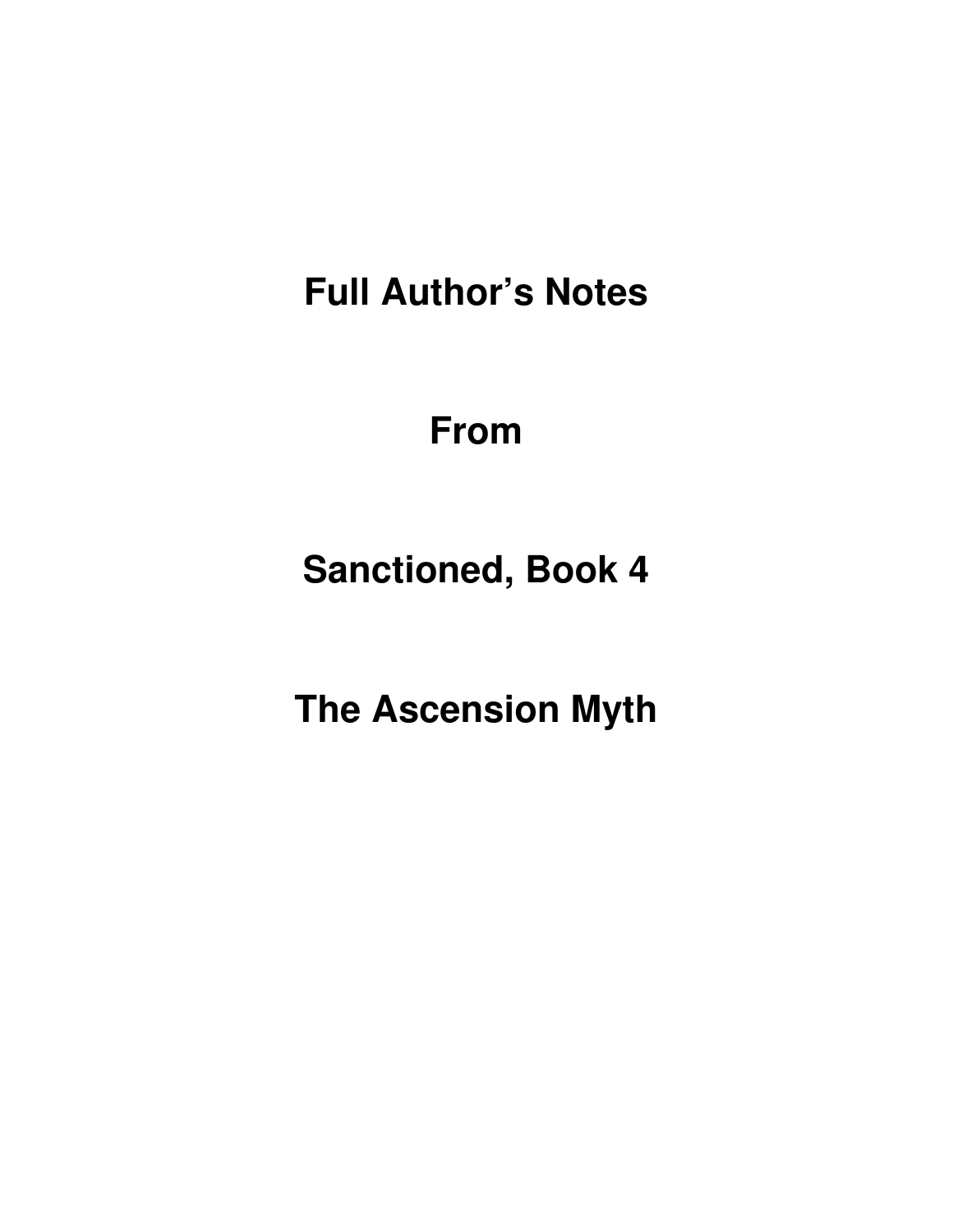# **Author Notes - Ell Leigh Clarke**

July 5, 2017

#### **Special Thanks**

I'd like to thank the following embodiments of awesome for their contributions to Book 4: As always, I'd like to thank Michael Anderle, (aka MA, aka Yoda), my mentor and greatest supporter, for his never-waning enthusiasm, his votes of confidence, and the continuous onslaught of banter.

On the mornings when he hasn't already dropped into my slack channel the screenshots of the kindle reports, and/or excited comments or something that will make me laugh, I notice… and the day just doesn't seem complete.

I'd love to thank the fabulous **Jen McDonnell** for her editing and proofreading kung fu – and also stopping me from saying stupid shit before things "go to print". You da bomb, lady!

Massive thanks to **Trausti Traustason**, for his assistance in finding place names, and checking the creative Icelandic cussing for correct grammar and usage. Takk fryir, vinur minn.

Thank you also to **Zen Steve and his JIT team** who caught a bunch of stuff that would have made my eyeballs hurt. Your input is very much appreciated, and knowing that we can keep improving the end-product - and that you love the story before we launch - is a huge relief to this little Author. Thank you.

I'd like to thank the **fans on Ell Leigh Clarke's fb page** for:

1. Tolerating (encouraging?) MA on his sneaky posts now that he has admin rights.

2. For your constant enthusiasms for the stories, and

3. For your support as the Author has been floored by caffeine withdrawal and fatigue. You've been the best, and please know that I note and appreciate your concerns when you say: write faster, but don't burn yourself out. Thank you… <3

Massive gratitude bombs also go out to **Amazon Reviewers** of these books… especially the folks who love the stories enough to give them 5\*. You're the best, and a constant source of encouragement on those long writing days. Knowing that Molly's antics are appreciated makes it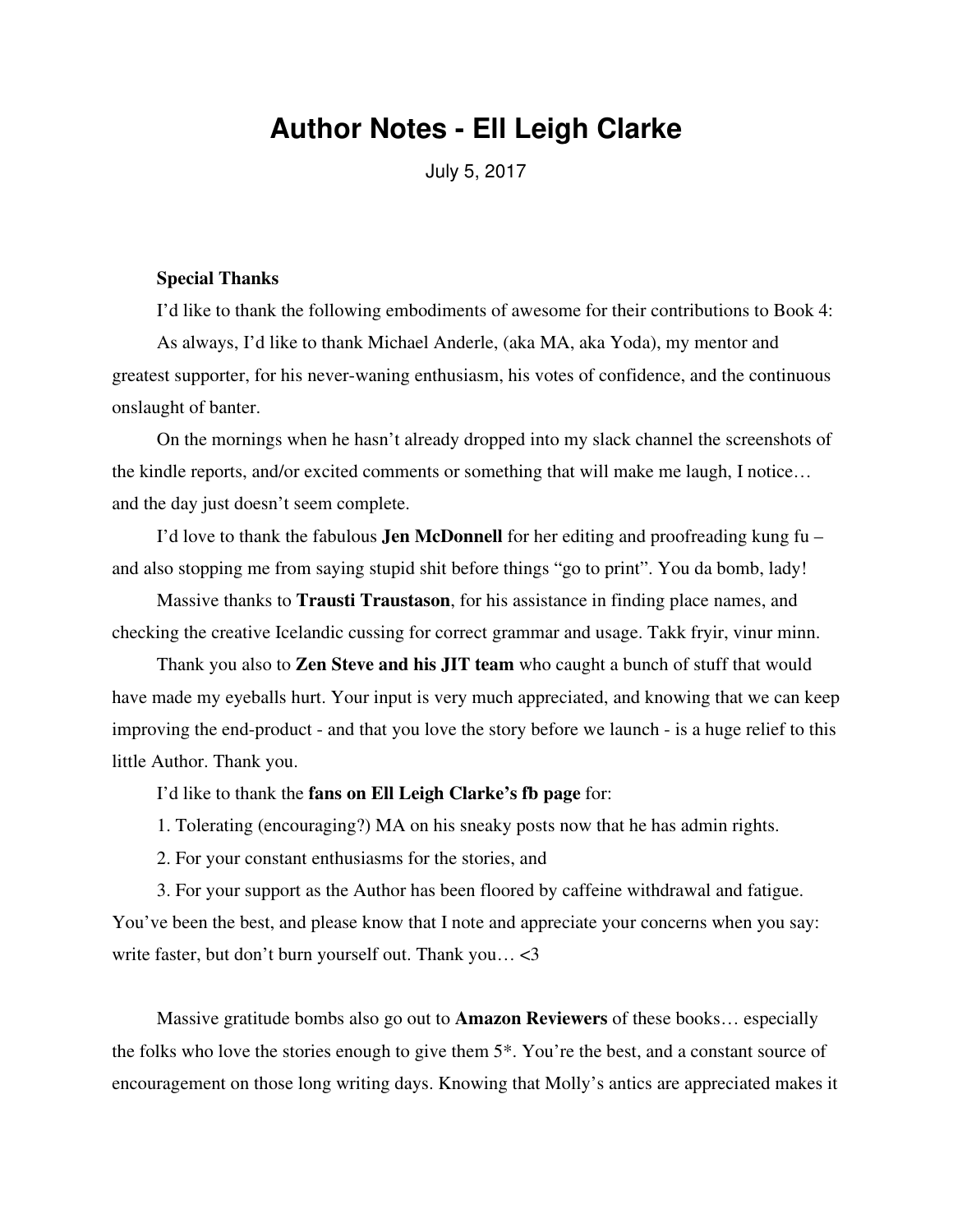all so much more fun.

#### **Michael and The Book 4 Competition**

The night before the release of Book 3: Called, MA got on a call with Ellie to discuss the Amazon blurb and author notes she had sent over to him.

He laughed. A lot. Which was good. But then a few minutes into the conversation, things took a turn: MA: Damn. My author notes are shit compared to yours. Ellie: no they're not. They're… sensible. (beat.) Like a grown up. MA: (floats a reversed middle finger over the webcam…) Ellie: Dude. It's not a competition. MA: yes it is!

(Pause) (Opens word doc.) I've got to seriously up my game for book 4. Ellie: (shrugs). Ok. I'll let you handle author notes then… MA: Great.

FOR THE NEXT MONTH, and across 6 different locations, every time anything remotely entertaining was said MA pulled up the document, and hashtags the conversation #AuthorNotes.

Ellie *(one month later)*: Dude. It's *still* not a competition.

MA: Yeah, but my author notes are going to be *FUCKING GREAT* this time. And I get final say before it gets published.

Ellie: (shrugs). Ok. (eyeroll).

#### **Michael and King's English**

So it can't have escaped your notice that the Author is English. Sometimes it creeps through in the odd turn of phrase, and sometimes the odd word slips through the editing process.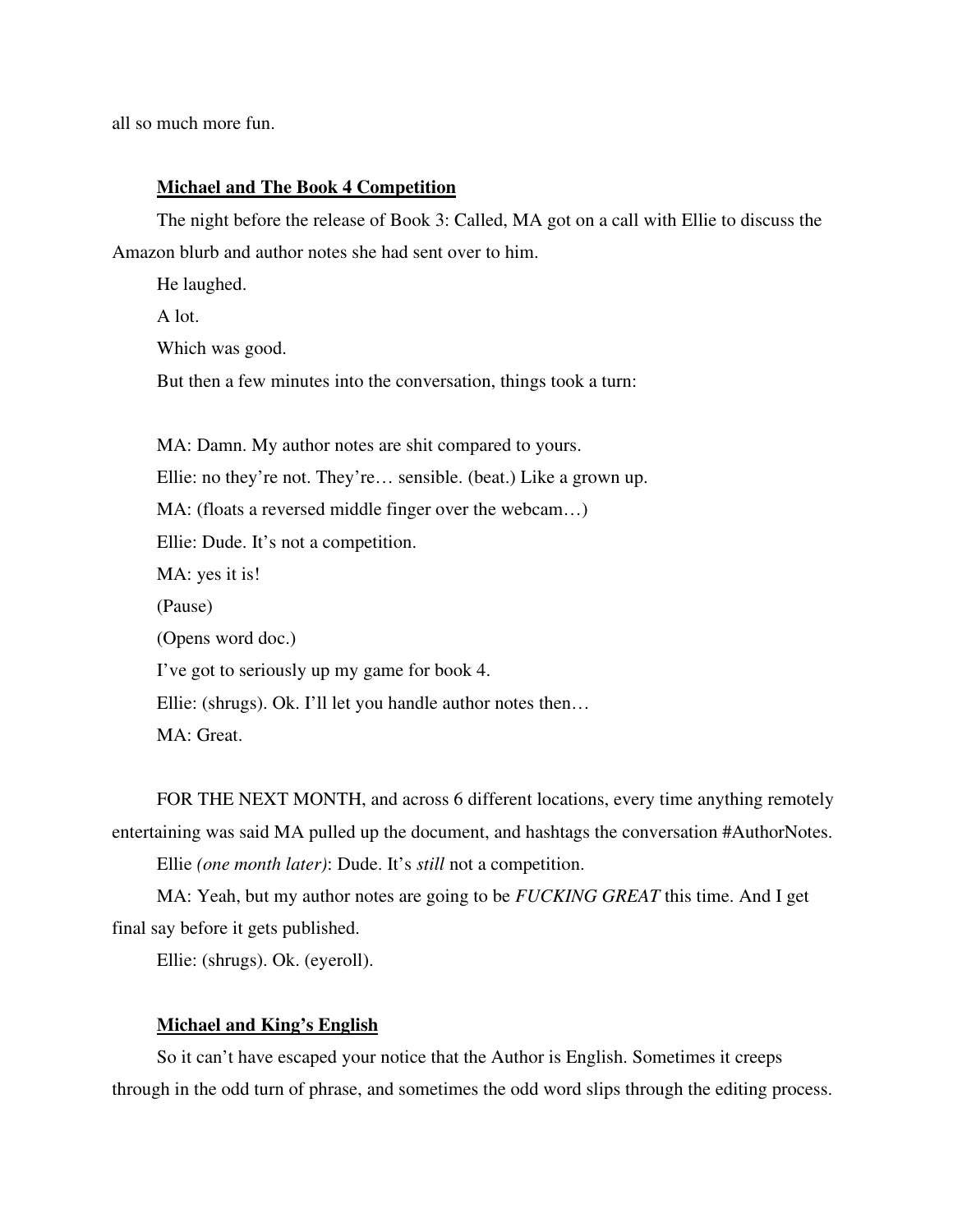Plus, if you've been on the facebook page, you'll notice I write in normal English.

English that MA calls "King's English".

The Author thought this was odd, but probably just a remnant from when there was a king on the English throne. I mean, it was a long time since MA was in school, so maybe when he learnt this expression, it *was* King's English.

It wasn't until MA was in Europe that it occurred to this author: hang on. Liz has been on the throne about 100 years now.

Ellie: Michael? Why do you call it King's English.

MA: because it is.

Ellie: But we haven't had a king since (pulls up wikipedia) George VI in 1952. How old are you?

MA: you know how old I am.

Ellie: yeah, and that's why I can't figure out why you call it King's English.

#### **Michael and Trees**

*MA in London. Ellie in LA, laid out on sofa sick.*

MA: I've got to say, one thing this place has going for it is there is a lot of green around.

Lots of trees.

Ellie: yeah. England, it's good like that.

MA: yeah, you don't really get that in a lot of places in the US. Ellie: I guess.

*3 days later… First call after MA returns to US, jetlagged.* 

MA: you were right about the jetlag coming this way. Ellie: yup. It's ok. You get a pass for a few weeks. Takes the pressure off. MA: yeah. I appreciate that. Fuck I can't stay awake though. Ellie: yeah, lag monster… MA: huh? Ellie: Anyway… MA: Ah!!! That's what I wanted to tell you....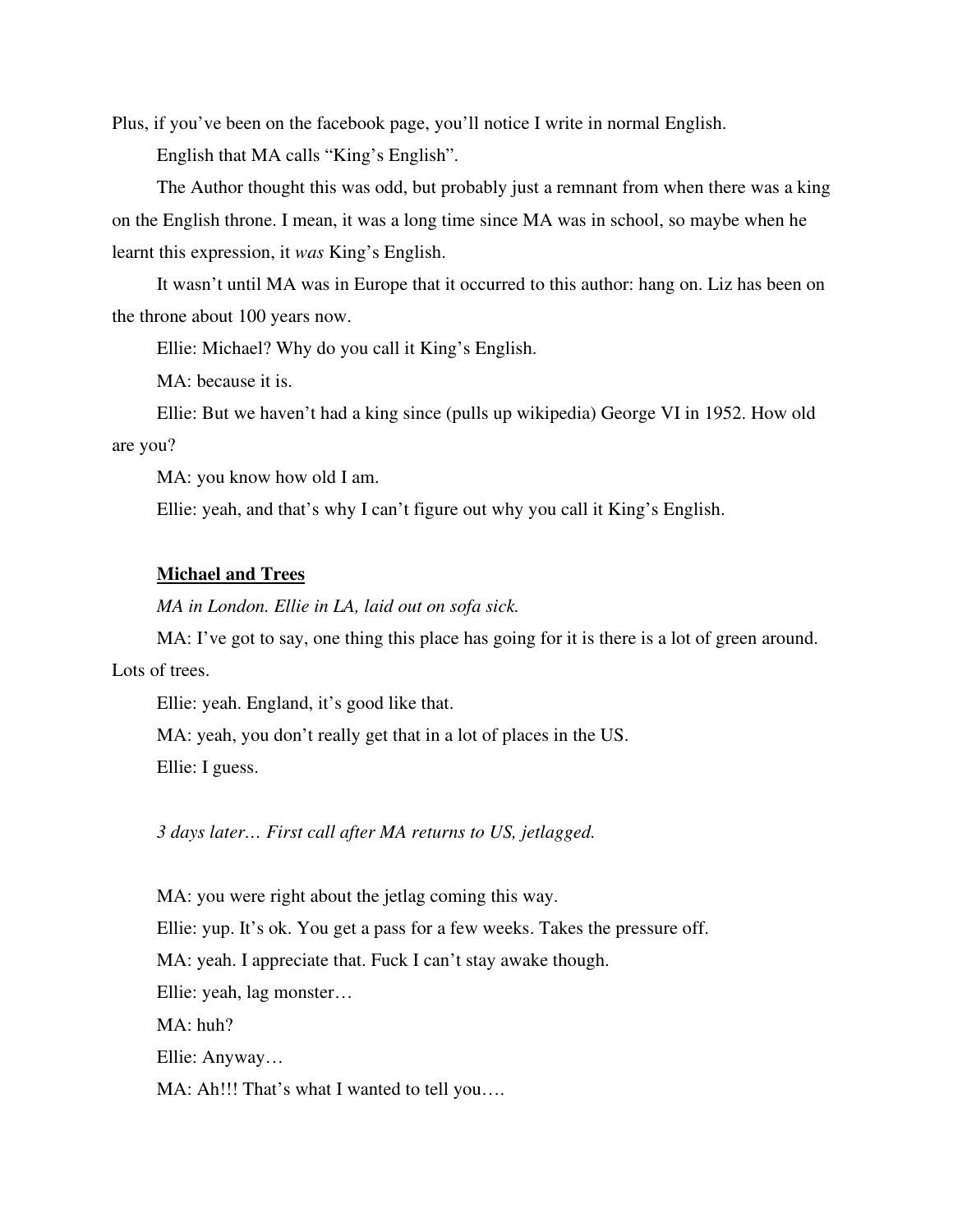(Ellie sits up in wrapped attention ready for the stunning revelation that the comment promised.)

MA: so when I was flying out of Heathrow, I looked out of the window, and all around there was just flat… like…

Ellie: field? MA: Yeah! Ellie: uh huh. We use them for farming. MA: right. But they're lined with trees. Ellie: (slowly.) Yeees? MA: Yeah, like two or three trees deep! What a fraud! I thought the whole place was trees. Ellie: (bursts into hysterical laughter.) Oh, you Americans are soooo cute. MA: (laughing, floats middle finger in front of webcam again.)

### **Dr. Awesome**

So a special note needs to go in to explain ADAM's pooh bear reference at the end of this instalment. It kinda wrote itself in there, maybe because those words had been uttered to the Author recently. Maybe they had been muttered by someone who's designation is similar to ADAM's.

Either way, to protect both the guilty and the innocent, and in deference to the patientdoctor privilege, let's just call our doctor Dr. Awesome.

So the Author (Ellie, not MA) went to see Dr. Awesome recently given the drama of her recent trip to New Orleans. It was quickly agreed that there were changes that she needed to make to her diet.

Pizza was not a good source of nutrition, it seems, no matter how much vegetation it is counteracted with.

And so, Dr. Awesome prescribed a 7 day reset diet whereby all but about five food stuffs were excluded.

For seven days.

*Nota Bene: coffee also didn't make the cut.* 

Ellie: But I won't survive without coffee and pizza!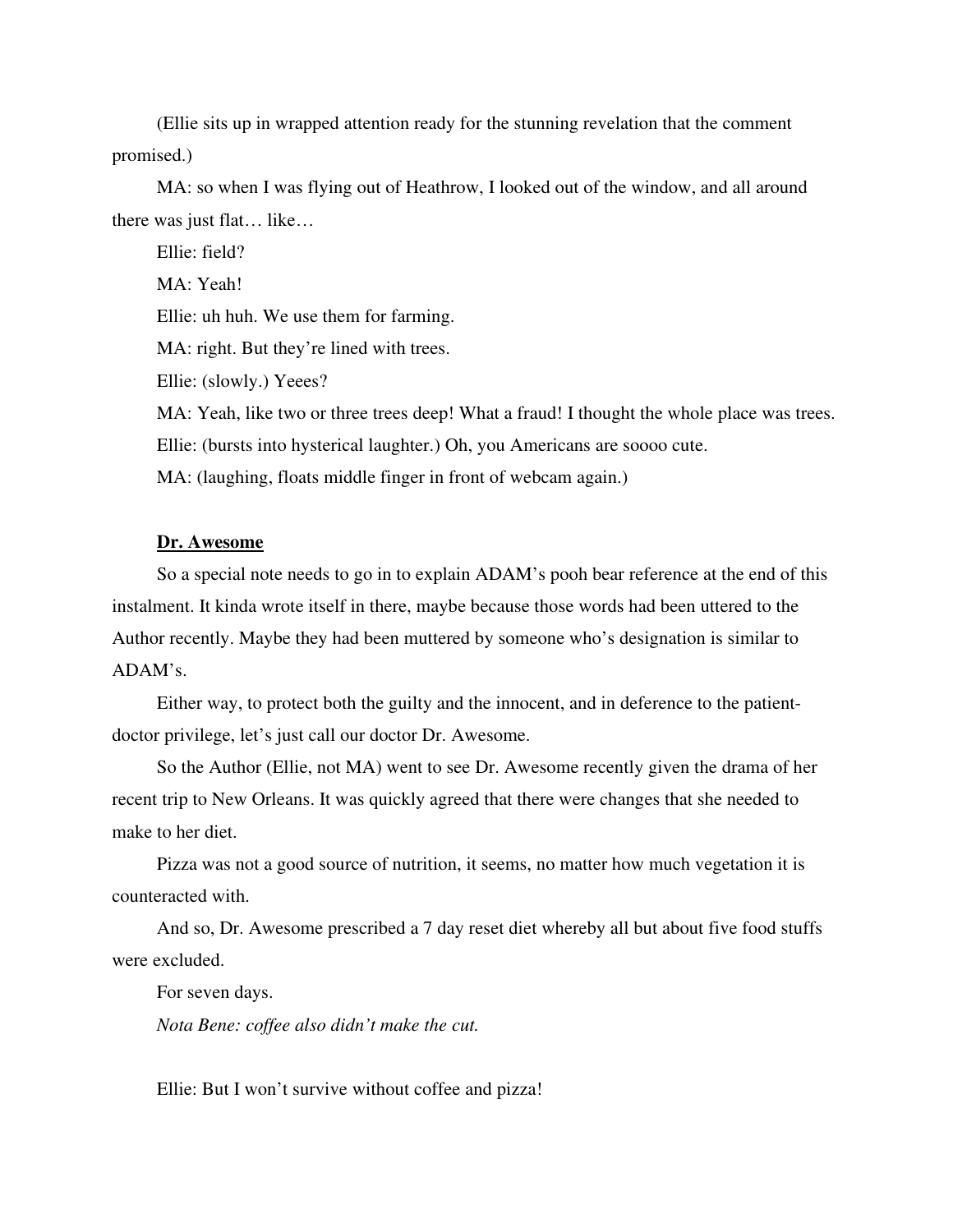Dr. Awesome: Suck it up Pooh Bear. Ellie: (under her breath) *fuck*. Ellie leaves practice, and takes up the 7-day regime.

So a week or so goes past and the Author had to have some blood tests. Still feeling like shit despite (or perhaps because of) the brutally sudden caffeine withdrawal, she lets (no pun intended) the blood guy into her apartment and offers up her vein. The blood guy gets three vials into the letting, and attached the fourth.

Ellie (looks down at arm): that one's taking a while.

Blood guy: Yeah, it's running out.

Ellie (feeling woozy, and turning her head away): ok, so we're done then?

Blood guy: No, I'll have to try your other arm.

Ellie: Shit…. I don't feel so good. *(nearly passes out).* 

Twenty minutes later, after talking Star Wars (Author has a Millennium Falcon and R2D2 soft toy on her sofa), and trying to persuade the guy to call Dr. Awesome to explain he needed to feed her coffee in order to get the rest of the draws, the Author finally submits to the second needle, and eventually all four vials are filled.

Blood guy takes off… leaving phone number for when the Author can drink coffee again. Ellie opens laptop and types message to Dr. Awesome:

*>>>* 

*Blood guy just left.* 

*I have holes in both arms.* 

*FOUR vials?!*

*You promised two.* 

*My veins gave up after three.* 

*And so ensued a rigmarole that culminated in me trying bargaining with the blood guy.*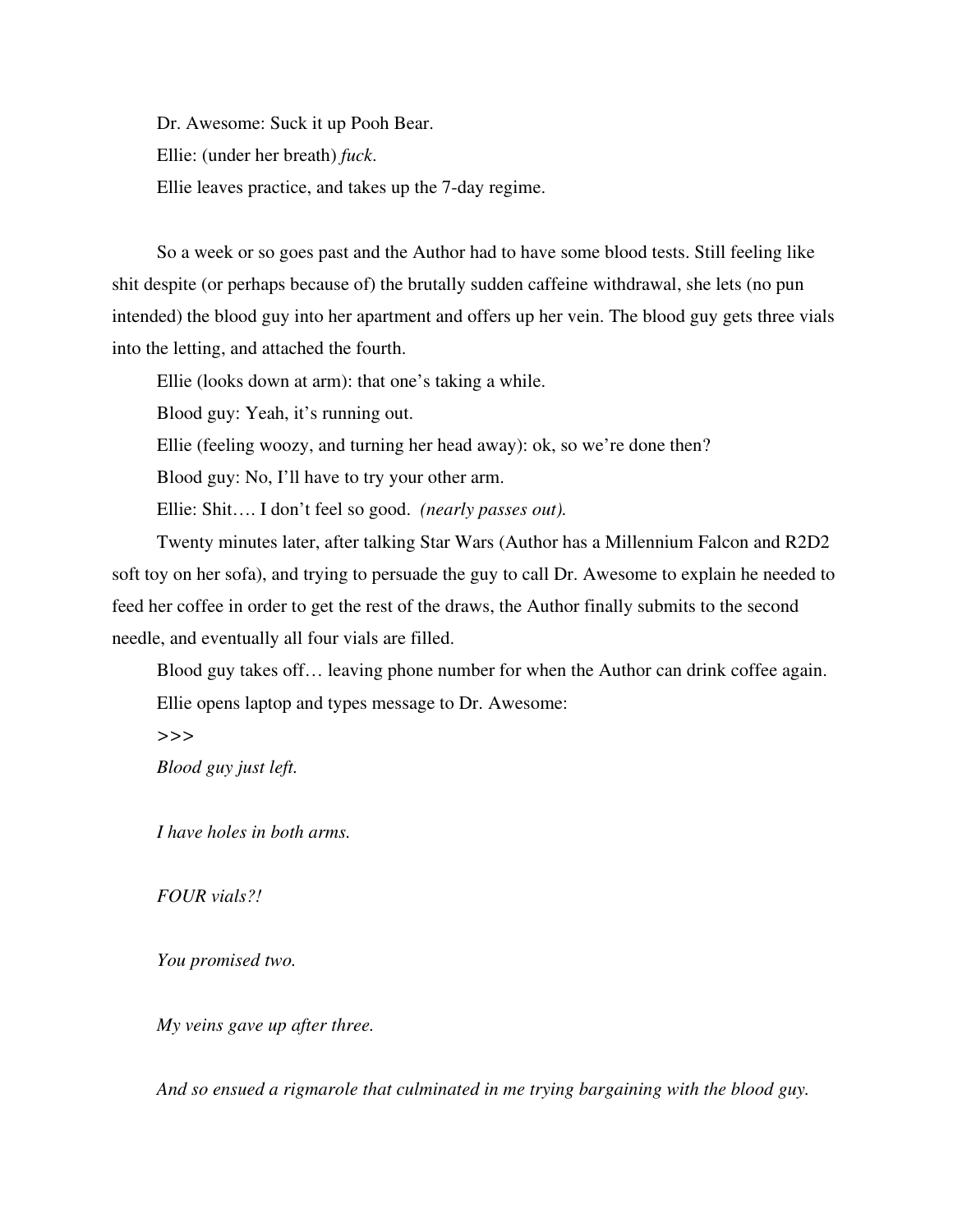#### *Yes bargaining!*

*"Dude, tell my doctor that you \*had\* to give me a cup of coffee in order to get that fourth draw out of me. Tell him there was no other way."* 

*I want you to know he didn't go for it.* 

*... I'm going back to bed now. <<<*

Dr. Awesome's wise and helpful response? "Aww. Poor pooh bear."

Ellie crawls back to bed to sulk and nurse her wounds. (Actually, she was secretly comforted by the vote of sympathy… but don't tell Dr. Awesome that.)

#### **Squirrels at a Rave**

Ellie – on slack, to MA: Dude, this is so you when you're at the computer!

#### **Scandinavia**

Ellie and Michael were talking about stuff and things, and Iceland came up in the conversation again. MA references something in Iceland as Scandinavian.

MA: can I say that? Iceland is Scandinavia?

Ellie: (opens mouth to speak)

MA: It is. I *know* it is. I'm right.

Ellie: It is – kinda. Sometimes it's called Scandinavia, but technically not. Scandinavia normally refers to Denmark, Norway and Sweden. (She's about to reference Bjork, but…)

MA: (hitting up Wikipedia, and reads aloud)

"While the term Scandinavia is commonly used for Denmark, Norway and Sweden, the term the Nordic countries is used unambiguously for Denmark, Norway, Sweden, Finland, and Iceland, including their associated territories (Greenland, the Faroe Islands, and the Åland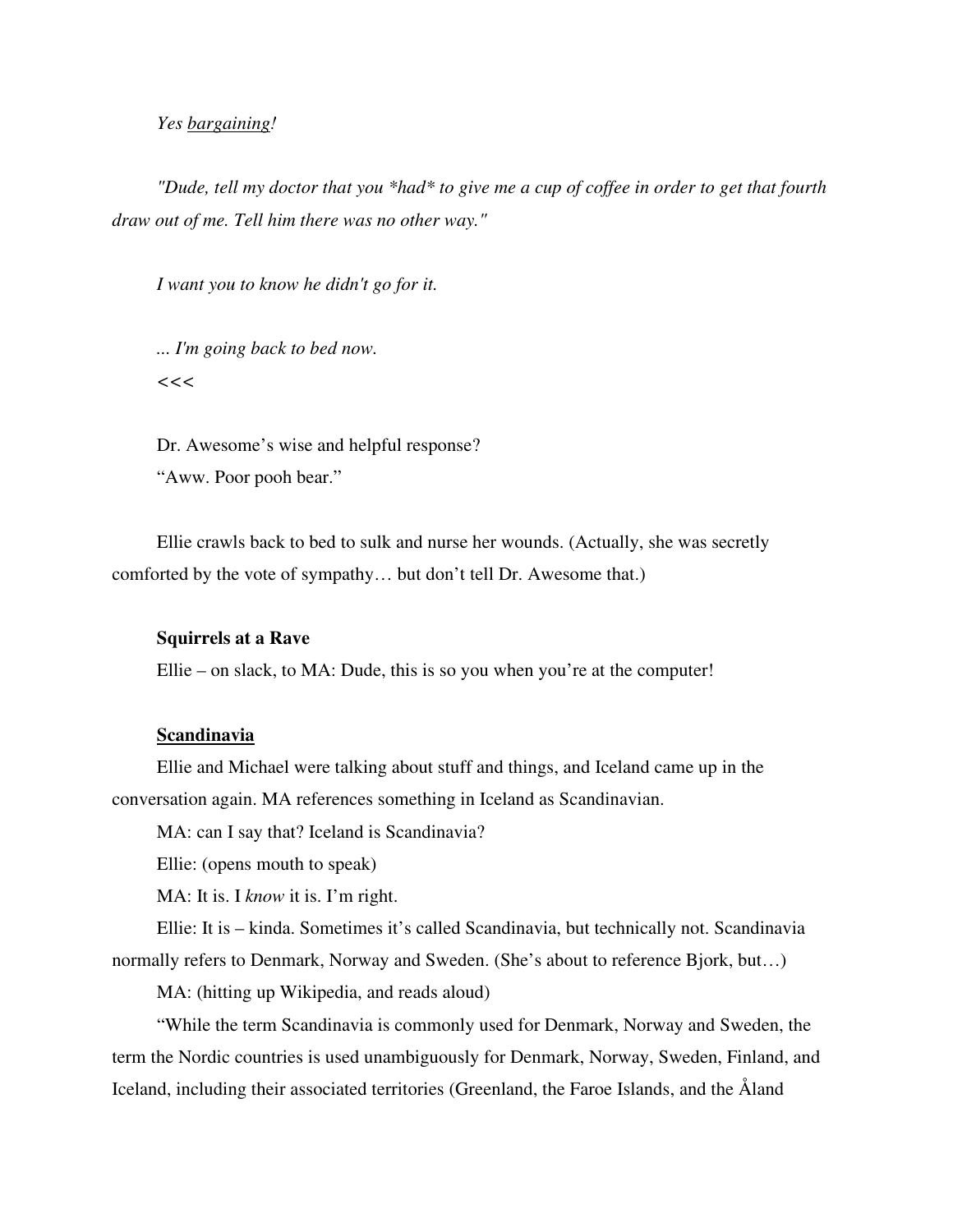Islands).Scandinavia - Wikipediahttps://en.wikipedia.org/wiki/Scandinavia Ok, we were both right. (Put's the above in slack. Ellie starts reading.)

MA: oh wait. No. no. you were right. (Pause). *Shit*.

\* \* \*

#### **Cover for Book 4: Sanctioned**

Background. Yesterday we received the first draft of book 4's cover. Ellie had some things she wanted to change, but she was cranky about bunch of other stuff. MA by default became… "difficult", arguing with every change she suggested.

*Mist was top of Ellie's list.*

Ellie: We should see it without mist.

MA: No. I don't think we should take the mist out. I don't agree. At most, maybe 20% mist.

Ellie: ok. Well let's see it with zero and 20% then.

#### *This morning covers come back:*

MA, uploading final version of cover for this book to Slack and adds this note to the image where he is explaining how he was being obstinate for no good reason:

"You know you might have been wrong about the need to take the mist out of the original cover, when even the low res version of the image looks better than the high-res with mist. Not that I put my heels in the ground and whined about even trying it...or anything remotely like that... Wait, wait...yeah I did. Ellie was right ;-)"

Ellie: You know there's something very sexy about a man who can admit that he's wrong. Or that I'm right?  $:-)$ 

MA: ROFLMAO!!! *"Or that I'm right"*

Ellie: Yeah - either works for me.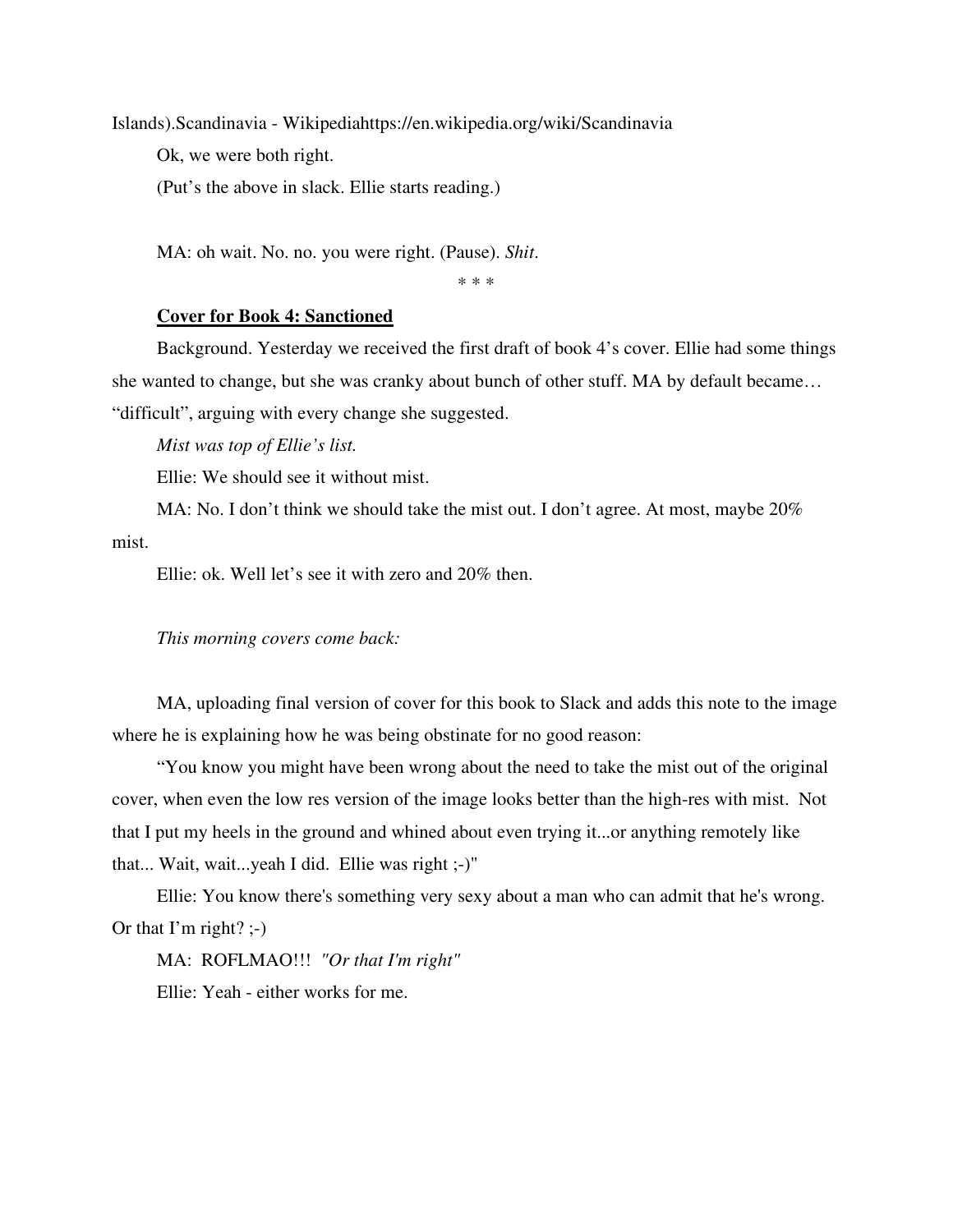# **Author Notes - Michael Anderle**

July 5, 2017

First, THANK YOU for not only reading the book, but reading through Ellie's comments and making your way to the caboose end of the book.

#### *My author notes!*

If you read the last sentence in my author notes for Called (the last book in this series) then this makes more sense to you.

#### HERE is book 04!

—

(Just make sure *when* you leave a review, you ask Ellie, 'WHERE IS BOOK 05?' Because, I get that shit all the time and let me tell you, it's just *priceless*.)

## *[Ellie Edit – right. Thanks Michael!]*

Sometimes it causes a nice reaction. Sometimes a grumpy reaction. Especially if we are releasing a book having had little sleep. I'm not suggesting it's a bad thing (it isn't) but occasionally, just occasionally, we might think something like - "I just bled on the page for three weeks, you read it in two hours on release day, and you won't give me 24 hours before you ask for the next book? *You're killing me here!*"

(Make sure you read that in Whiny Author Voice (or, Whiny British Accent Female Author Voice…take your pick.))

I can tell you the British female accent sounds much better than my own.

Now, Ellie KILLED me last author notes by remembering stories about this collaboration stuff and my author notes suffered in comparison. So, this time I took notes.

Mwuhahahahahaha…. I'm going to put a few down, carry some over from the website (I used them in the snippets) and generally make sure I give this the ol' college try to do a good job.

REMEMBER: You have to read Ellie's comments in a British accent in your mind, it's *10x* funnier that way.

A snippet during a miscellaneous conversation before Sanctioned was underway.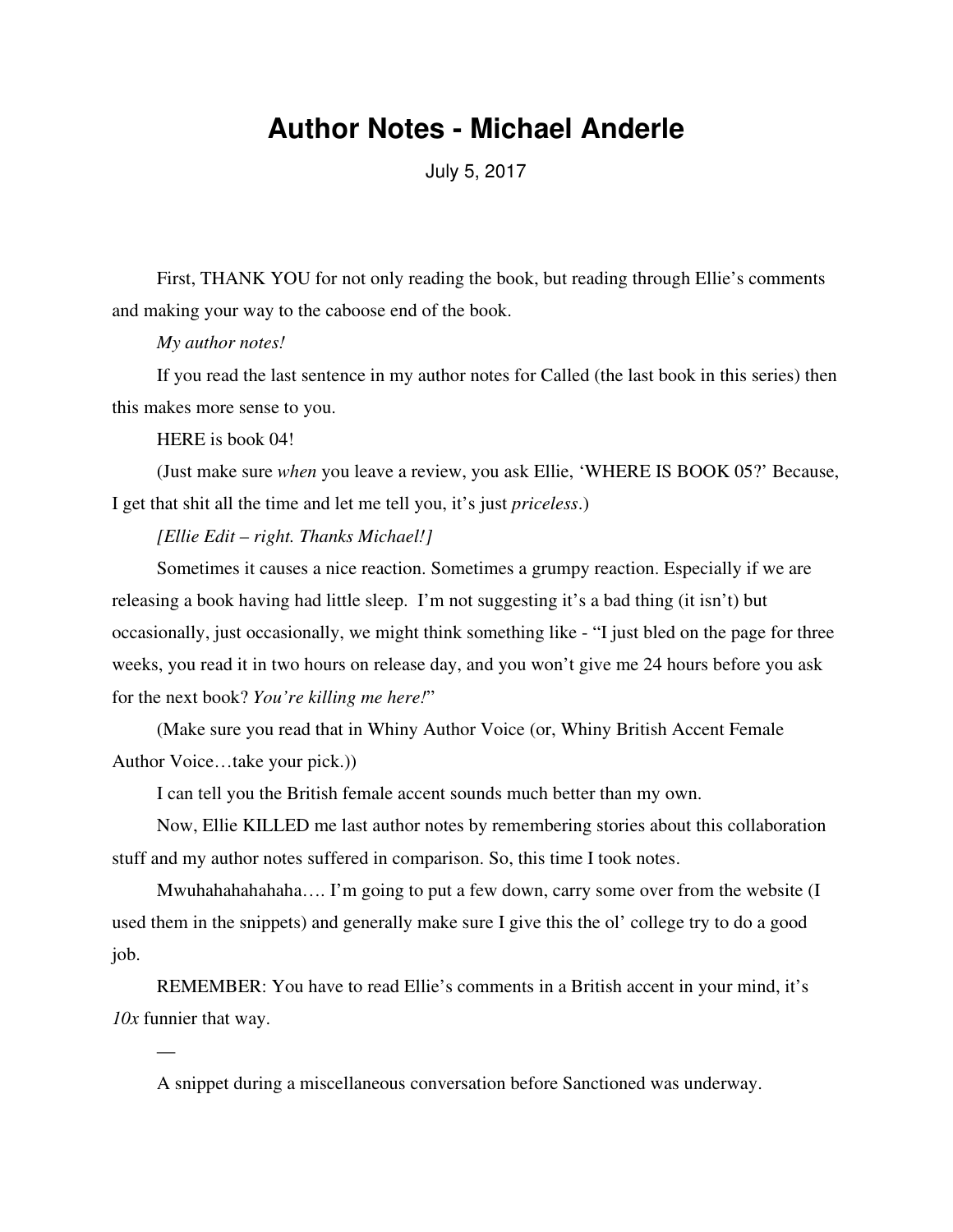Ellie: "You colonials."

Mike: "Who?"

Ellie: "Don't they call you colonials?"

Mike: "Not in the last two hundred fucking years..."

Ellie: something something mumble mumble frizzle snitch… colonials?

Mike: (*Looking at her blankly.)*

Ellie: You have to include my comeback.

Mike: I have no idea what you said, I was ignoring you.

Ellie: That's so mean… *(Starts mumbling and I figure she is just miffed she has to* 

*remember what she said, instead on relying on my failing memory.)*

Ellie: I remember - 'Aren't you all colonials?'

So…. we now have a discussion about what the hell *colonial* means and we find out MY heritage is NOT colonial, but HERS IS!

BOOYAH, BABY! *(I received an evil eye for that one.)*

I'm reading some of the threads on Ell Leigh Clarke's Facebook page (of which I am an Admin, so I can post as her)

Facebook Post: "Now, we have a new cover to show everyone unless Anderle just fucked it up…"

I start looking to see who was writing, thinking that Ellie wrote that.

Me: thinking "Wow Ellie, that was harsh…" I find the person who wrote the comment. Mike: "Oh, *I'm* the one who wrote that..."

Conversation goes off topic and delves into alcohol.

Mike: What is your normal poison?

Ellie: What, when I haven't been a teetotaler for a year and a half?

Mike: Yes.

—

—

Ellie: Well, Red wine and Tequila.

Mike: Oh…no problem.

— 5 minutes later….

Talking about wine, Ellie gets so excited and thinks about where she is in her cleanse diet: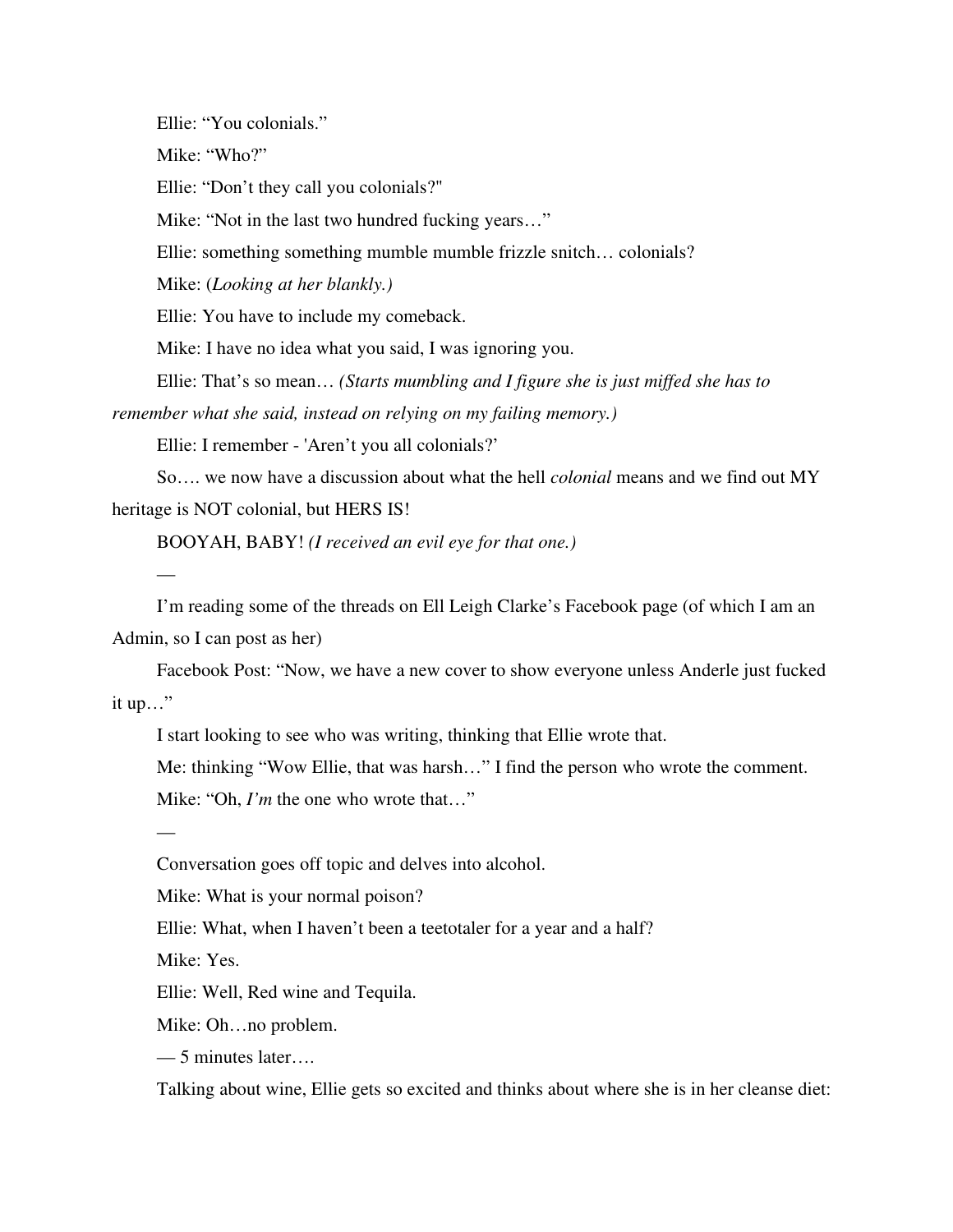Ellie: I GET TO DRINK AGAIN! Dr. Awesome swears I will be able to. And I can have CHOCOLATE as well… He says that he doesn't want me going through life without chocolate.

*(She pauses a moment before adding:)* I would have just been happy not feeling nauseous, and tired.

Now, I drink Coke. Too much Coke, I'm sure. Being a bit of a health… focused… individual, Ellie gives me shit all the time about drinking this beverage.

*[Ellie Edit: OMfG – I so do not. I keep my mouth shut and only mention it when you've asked me about it. One time when you wanted to get healthy… yeah remember that one conversation?? And then when you were sick in London and I told you the Strepsils that would help fight the infection. And hey, I didn't say anything about COKE. I just mentioned that one's immunity takes a hammering when one consumes sugar… of which there is a metric shit tonne in fizzy drinks. End of rant.]*

While in Europe, I get sick.

—

She gives me shit about drinking more Coke, while in Europe. Now, I can't really talk (lost my voice) so you have to understand, I can't argue very well.

On the other side of an ocean and a continent, she is NOT feeling well herself. I ask a few questions about her own health, cause I'm a nice guy, and find out that milk is probably making her worse.

After a little delving, I find out it is rice milk and coconut milk.

She is upset because the diet is screwing with her ability to have milk…Which, I find out SHE ISN'T SUPPOSED TO HAVE!

So, I can't have Coke (sugar), but I find out she is having issues with milk on her 'get healthy diet'.

Then, Ellie notices me typing.

Ellie: You are NOT going to put these in your author notes??? Right?

I nod my head.

Ellie *YOU FUCKER!* (in her English Accent)

She then explains the REAL problem (since she went AWOL on her diet.)

Ellie: <Name redacted to protect the innocent> is starting to read these books; you are going to get me in trouble!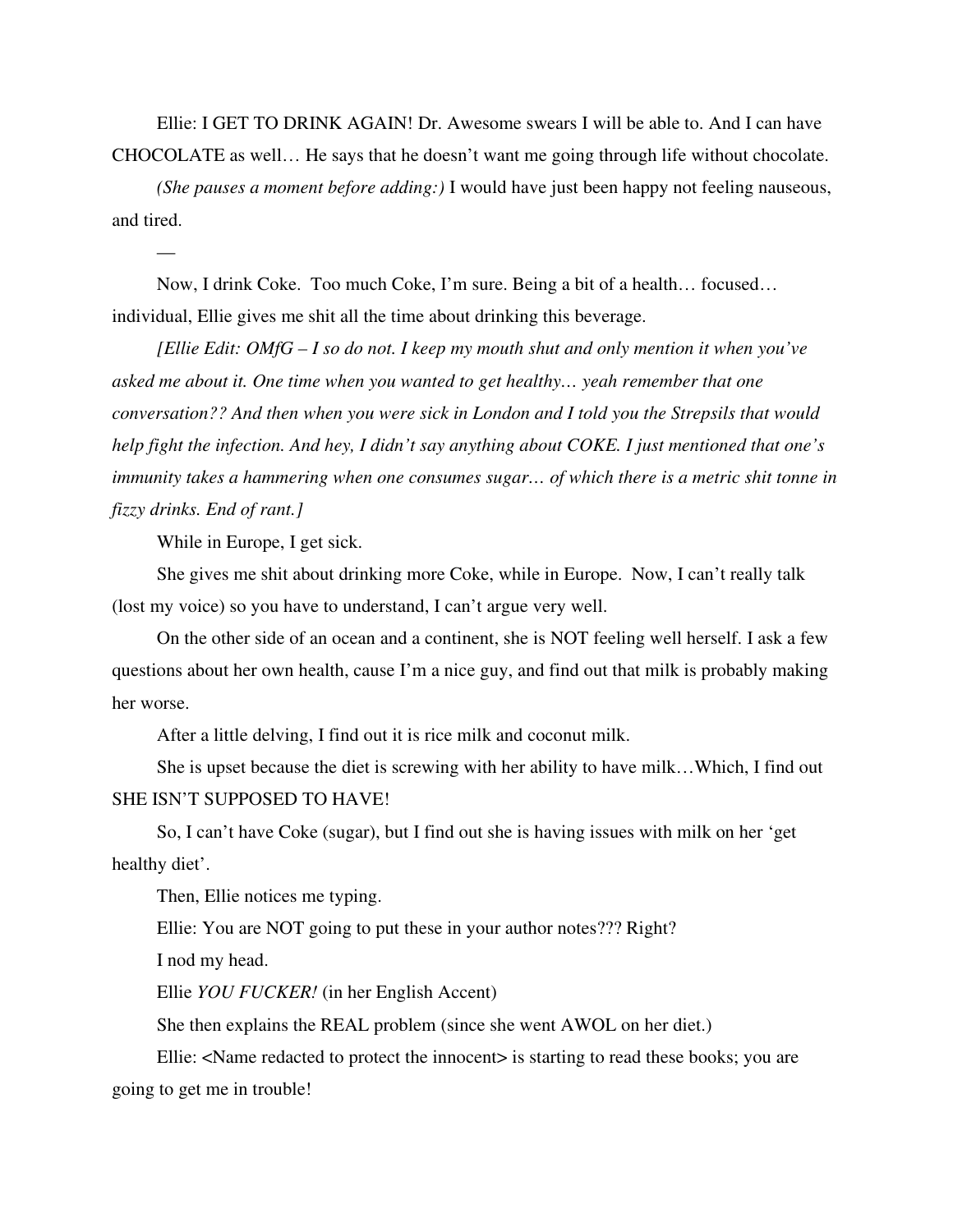Mike: (Looking up from my note typing) *Who* is <name redacted to protect the innocent>? Ellie: The Doctor!

(As you can see, I AM putting this story into the author notes. If Dr. Awesome does read these notes, now you know Ellie's pen name for you.)

Mike: You have definitely had more caffeine today.

Ellie: Why, what do you mean?

—

Mike: You are catching more stuff than you did yesterday

Ellie: *Thinking about what I just said* - What derogatory shit did you say yesterday?

(Michael starts laughing… a long while as she starts to eye him with evil intent.)

Ellie: … Answer the question, you fucker!

*[Ellie Edit: omg you make it sound like I swear all the fucking time!]*

Now, I'll add the stuff from the snippets. MOST of you haven't seen this stuff. If you follow the FB Pages, you will get notified of the release of the book, and we start posting the beginning of the book early.

#### **Author Notes From Snippet 01**

**FROM ELLIE >>>** This is from a conversation I had with "Yoda" yesterday.

Ellie: I feel like I haven't had a weekend.

MA: that's because you wrote 20k words.

Ellie: I spent 8 hours watching Vampire Diaries from the beginning on Saturday.

MA: Ah cool. It's research.

Ellie: Uh huh. (Author doesn't mention it's the second time she's watching it

through…Allows conversation to move on.)

**Now, for Michael's turn at deciphering this snippet (meaning, I get to say my part...)** Ellie: I feel like I haven't had a weekend.

*<<Why? (she tells me) Ok, I understand (and I am sympathizing with my collaborator)>>* MA: that's because you wrote 20k words.

Ellie: I spent 8 hours watching Vampire Diaries from the beginning on Saturday.

*<< Now, I'm thinking to myself "Vampires...we have vampires in The Kurtherian Gambit. How can I make her feel less guilty about taking the time to just enjoy herself a little?">>*

MA: Ah cool. It's research.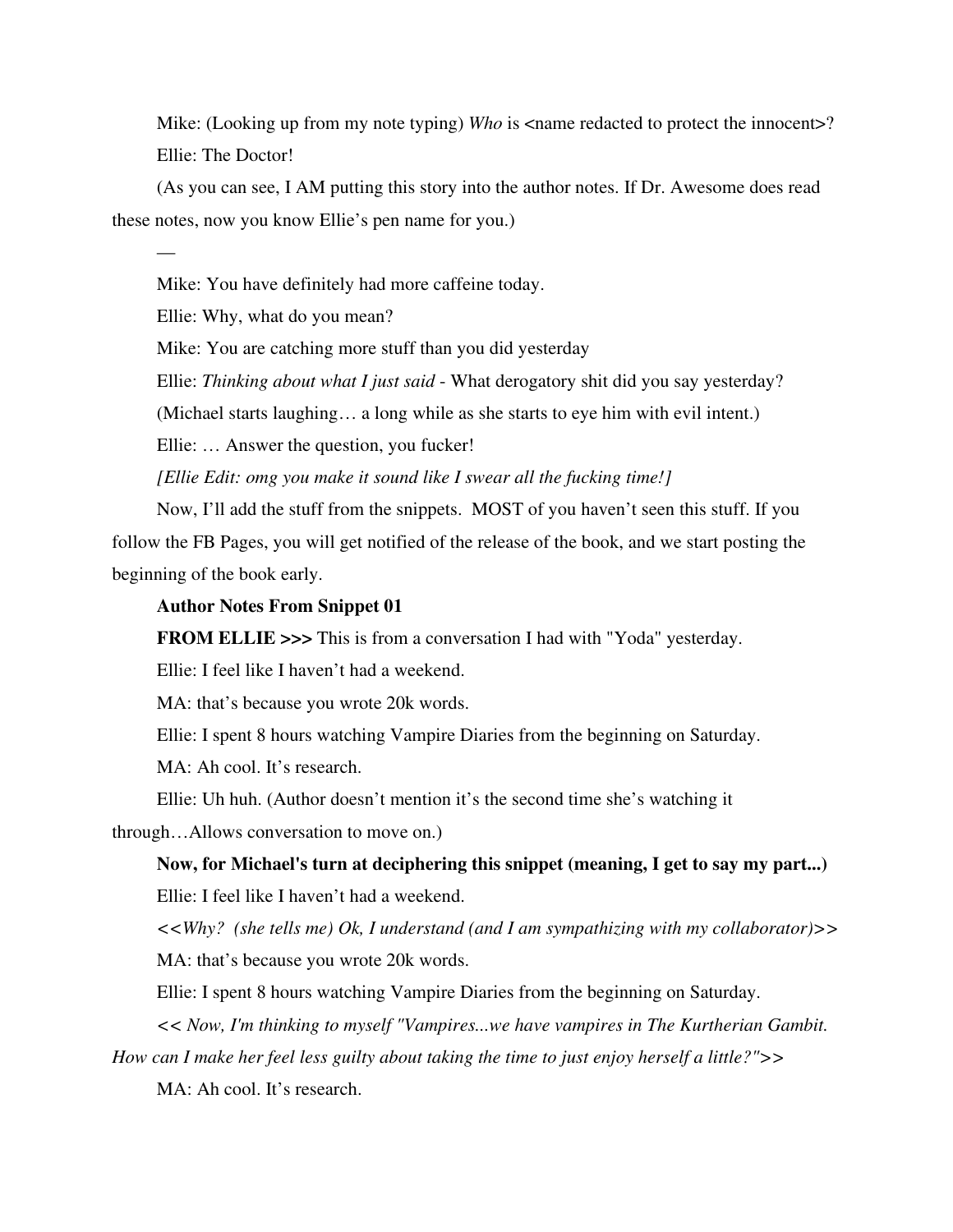Ellie: Uh huh. (Author doesn't mention it's the second time she's watching it through…Allows conversation to move on.)

*<<I'm thinking I've done her a good deed...Which apparently doesn't go unpunished as I have to read about it here...Perhaps she forgot I might be the one who loads the snippet? Wait until tomorrow Clarke. Wait until tomorrow...>>*

#### **Author Notes from Snippet 02 – Otherwise known as** *tomorrow*

Ellie: (Talking about her being in New Orleans) So, I'm learning all of this stuff on French (for her trip to New Orleans) and after an hour, it's a great sensation because your brain is laying down all of these new neural pathways…

Mike: (Interrupting) It's like a runner's high?

Ellie: Right…

Mike: Not like I run, either…

Ellie: (Shaking her head) Running is like an acquired taste…

Mike: Kinda like vegetables…

## **One more:**

Ellie: Does a two finger gesture for something I must have said… Although I'm sure she was being overly sensitive as I'm always polite and respectful.

Mike: <Looking puzzled.>

Ellie: <Recognizes I'm not catching on> What is the American one finger gesture vs. the English two fingers? You don't know it?

Mike: <looking at her a moment> What, I have to learn Queen's English Finger Gestures now???

*[Ellie Edit: dude, you totally called it King's English.]*

# **As you can tell, collaborating with a British Author has its own version of challenges. Author Notes from Snippet 03**

Setup: By now, I know that Ellie is a (literal) genius. Physics, business, IQ God knows where. However…

(You knew there was a '*however*', right?)

However, I was chatting about something and the conversation gets around to a piano she owns, or did own, or something and I find out that she is a very good piano player.

#SONOFABITCH – The best 'playing' I can do is (now) tell SIRI or ALEXA to "Hey